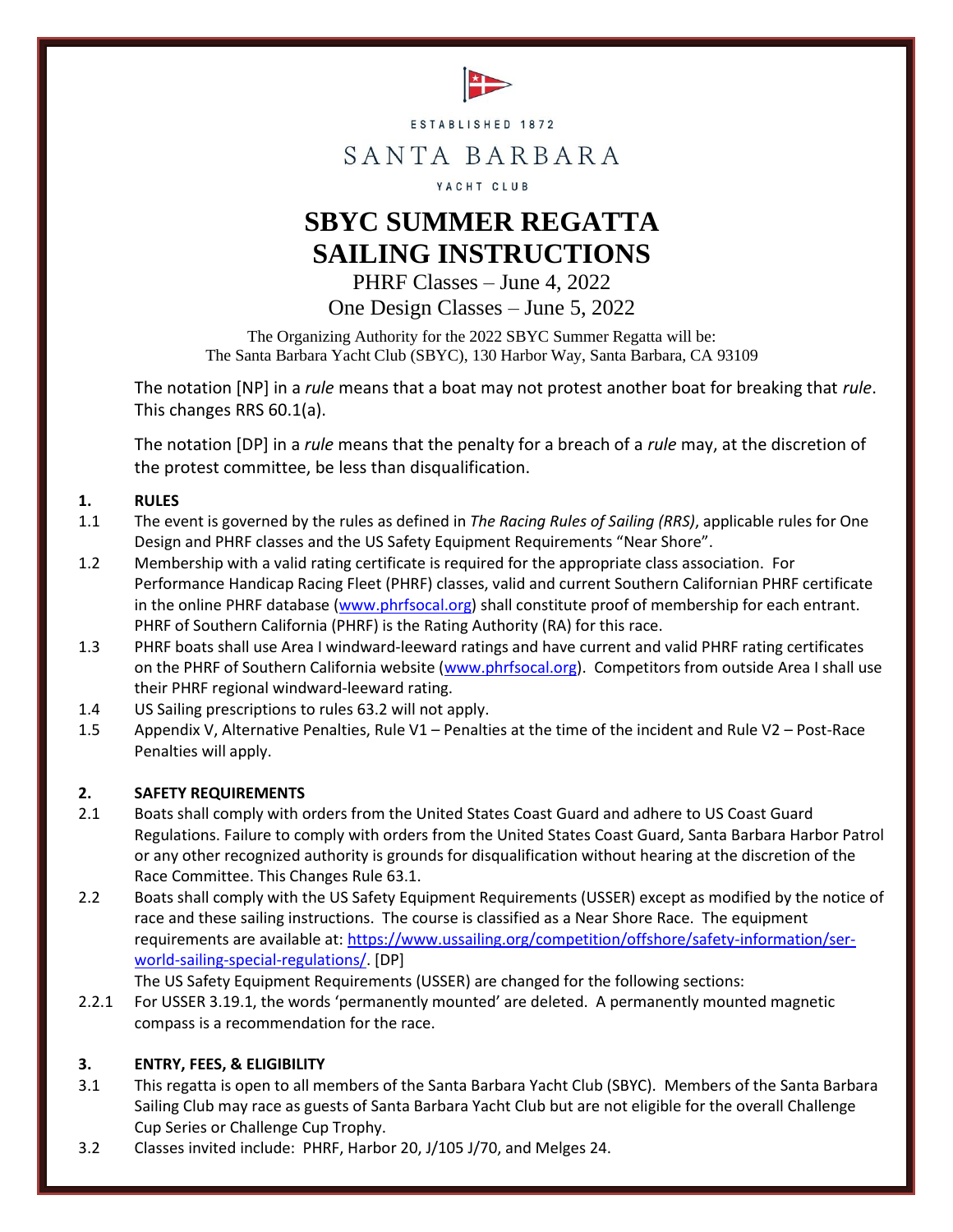- 3.3 At least one boat must enter the regatta to establish a fleet for the classes listed in 3.2. Additional One Design classes not listed in 3.2 may establish a fleet with three or more entries.
- 3.4 Valid PHRF rating certificates for PHRF boats must be on file with PHRF of Southern California no later than 1100 hours on the day of the race. [DP]
- 3.5 Participants may enter by submitting a completed race entry form to the Santa Barbara Yacht Club no later than 1100 hours on the day of the race. Race entry forms are available online at <https://www.sbyc.org/racing> or at [https://www.regattanetwork.com/clubmgmt/applet\\_registration\\_form.php?regatta\\_id=24723](https://www.regattanetwork.com/clubmgmt/applet_registration_form.php?regatta_id=24723) . Exceptions are at the discretion of the Race Committee.
- 3.6 There is no entry fee for SBYC members. The entry fee for competitors that are not members of the Santa Barbara Yacht Club is \$25 per day.

# **4. COMMUNICATION WITH COMPETITORS**

- 4.1 Notices to competitors will be posted on the official notice board located online at [https://sbyc.org/challenge-cup.](https://sbyc.org/challenge-cup) Notices may also be posted on the lower deck of SBYC.
- 4.2 The race office is located at the Santa Barbara Yacht Club 130 Harbor Way, Santa Barbara, CA 93109, on the southwest corner of the building.

Telephone – (805) 965-8112, ext 114. Email –  $racing@sbyc.org$ .

- 4.3 On the water, the race committee intends to monitor and communicate with competitors on VHF radio channel 71.
- 4.4 The following communications may be made by the race committee on VHF radio channel 71:
	- Course number
	- Count downs to warning, preparatory, and start signals
	- Shortened course for one or more fleets
	- Change of course for one or more fleets
	- Abandonment of one or more fleets
	- On course side boats or general recalls

### **5. CHANGES IN SAILING INSTRUCTIONS**

Any change in the sailing instructions will be posted before 1130 on the day it will take effect. Any change to the sailing instructions made prior to the day of racing will also be posted on the event page at [https://sbyc.org/challenge-cup.](https://sbyc.org/challenge-cup)

### **6. SIGNALS MADE ASHORE**

- 6.1 Signals made ashore will be displayed from the SBYC yardarm.
- 6.2 When flag AP is displayed ashore, '1 minute' is replaced with 'not less than 60 minutes' in race signal AP.

# **7. SCHEDULE**

- 7.1 *Saturday, June 4 – PHRF Classes*
	- 1230 Warning signal for first race
	- 1545 No warning signal after this time
	- After Racing Awards location will be announced via email to competitors prior to the first day of racing.
- 7.2 *Sunday, June 5 – One Design Classes - Harbor 20, J/70, J/105, & Melges 24* 1230 Warning signal for first race
	- 1545 No warning signal after this time

**2**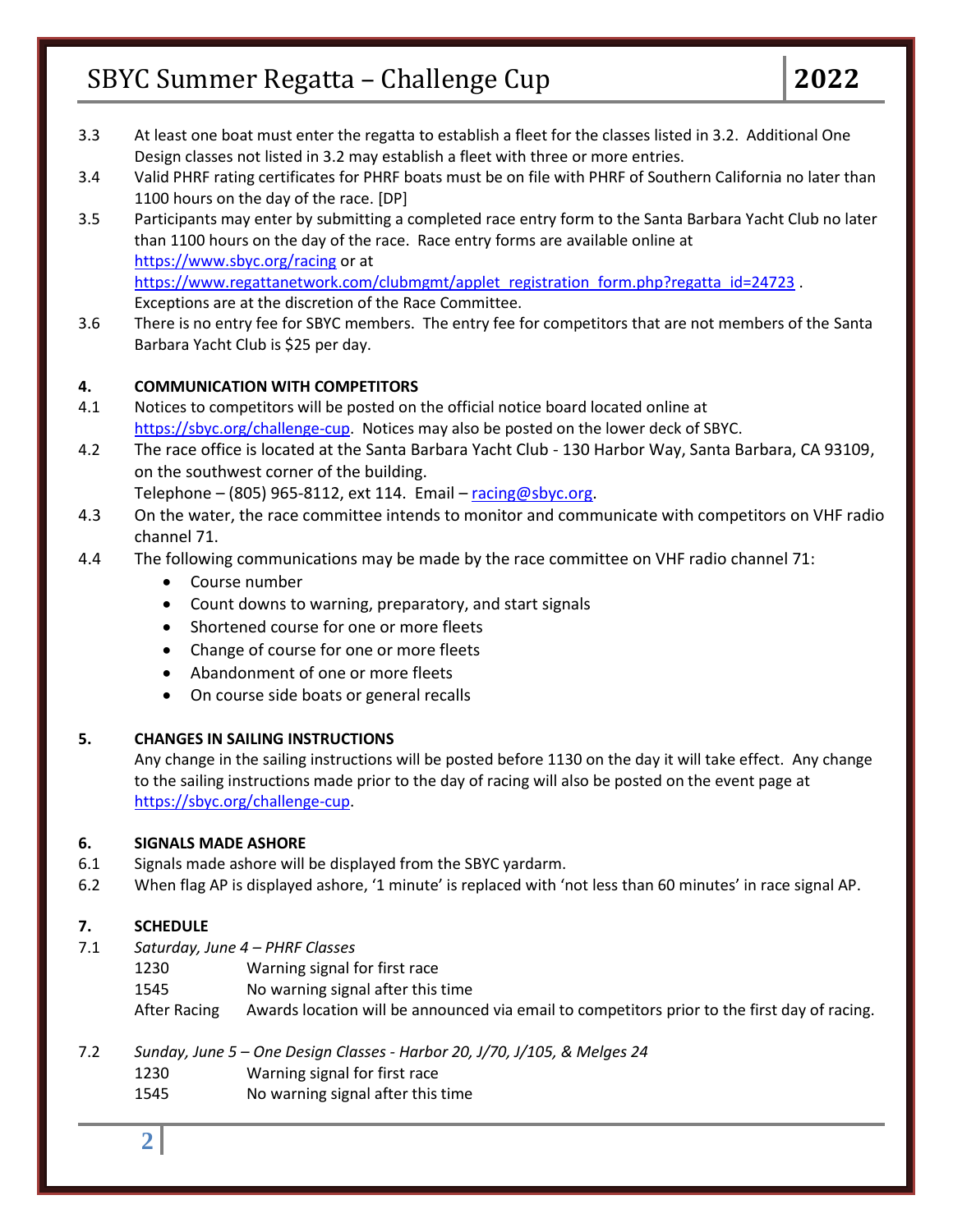After Racing Awards and hors d'oeuvres at the SBYC Bar.

7.3 Number of Races: No more than four (4) races will be raced on any given day.

### **8. CLASS FLAGS & CLASS DESIGNATIONS**

|     | <b>CLASS</b>                            | <b>FLAG</b>                                                                              |                                                           |
|-----|-----------------------------------------|------------------------------------------------------------------------------------------|-----------------------------------------------------------|
| 8.1 | PHRF A                                  | Numeral Pennant '1'                                                                      | Class Breaks will be posted on the official notice board. |
|     | PHRF B                                  | Numeral Pennant '2'                                                                      |                                                           |
|     | PHRF C                                  | Numeral Pennant '3'                                                                      |                                                           |
|     | Melges 24<br>J/105<br>J/70<br>Harbor 20 | Numeral Pennant '1'<br>Numeral Pennant '2'<br>Numeral Pennant '3'<br>Numeral Pennant '4' |                                                           |

### **9. RACING AREA**

The racing area will be within two miles of SBYC and will be described in detail in the competitor briefing.

### **10. COURSES**

- 10.1 The diagrams in 'Attachment A Course Chart' show the courses, including the approximate angles between legs, the order in which marks are to be passed, and the side on which each mark is to be left.
- 10.2 The course number will be displayed on placards on the race committee boat and may be announced on VHF radio channel 71.

#### **11. MARKS**

- 11.1 Turning marks will be inflatable shapes of colors consistent with those shown in 'Attachment A Course Chart'.
- 11.2 The starting and finishing pin will be orange inflatable shapes.
- 11.3 Windward mark 'W1' will be a yellow inflatable shape. Windward mark 'W2' will be an orange inflatable shape.
- 11.4 The leeward gate will consist of a pair of yellow inflatable shapes.
- 11.5 New marks as provided in instruction 13.1, will be:
	- (a) A green inflatable mark to replace 'W2'
	- (b) A red inflatable mark to replace 'W1'
	- (c) A yellow inflatable mark with a black band to replace a gate mark.

### **12. OBSTRUCTIONS**

- 12.1 The areas defined by lines commencing at the nearest shores and connecting each contiguous City of Santa Barbara swim buoy are designated as obstructions. Boats crossing these lines shall exit the area immediately and retire from the race.
- 12.2 Visiting Cruise Ships including a 100 yard perimeter around the vessel are designated as obstructions.

#### **13. START**

- 13.1 Races will be started by using rule 26 with the warning signal made five (5) minutes before the starting signal.
- 13.2 The starting line will be between a staff displaying an orange flag on the race committee signal boat at the starboard end and the course side of the port-end starting mark.

**3**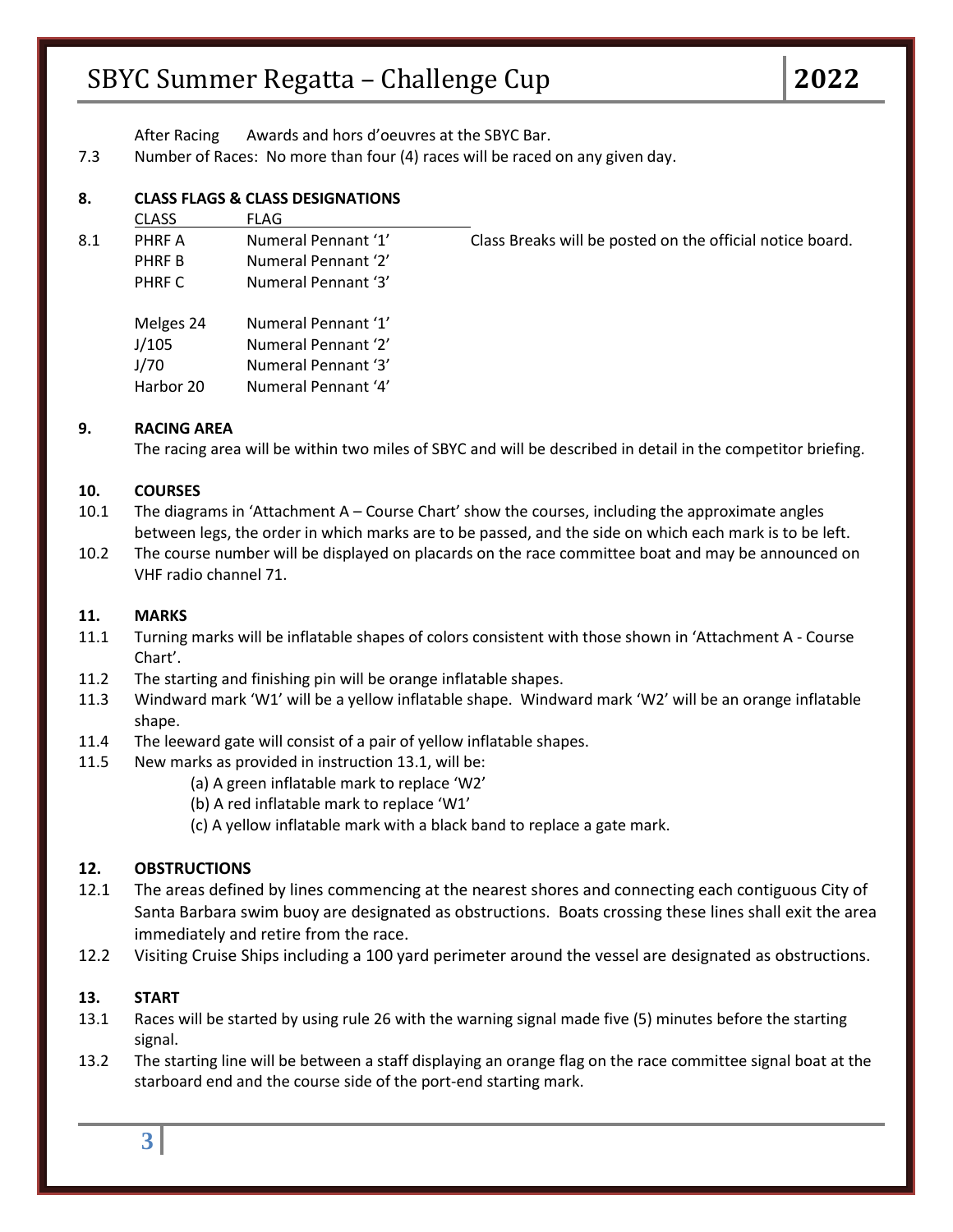13.3 If any part of a boat's hull is on the course side of the starting line at her starting signal and she is identified, the race committee will attempt to hail her. Failure to hail her, failure of her to hear such a hail, or the order in which boats are hailed will not be grounds for a redress for request. This changes RRS 62.1(a).

### **14. CHANGE OF THE NEXT LEG OF THE COURSE**

- 14.1 To change the next leg of the course, the race committee will lay a new mark (or move the finishing line) and remove the original mark as soon as practicable. When in a subsequent change a new mark is replaced, it will be replaced by an original mark. The change will be signaled before the leading boat has begun the leg, although the mark may not yet be in the new position.
- 14.2 To move the leeward gate, the race committee will set the new mark at one end of the gate and an original mark at the other.

### **15. FINISH**

- 15.1 The finishing line will be between a staff displaying an orange flag on the race committee signal boat at the starboard end and the course side of the port-end finishing mark as shown in 'Attachment A – Course Chart'.
- 15.2 If the race committee is absent when a boat finishes, she should report her finishing time, and her position in relation to nearby boats, to the race committee at the first reasonable opportunity.
- 15.2 In the interest of starting another race in a timely fashion, the Race Committee may assign a finish position to the last finisher(s) in a class provided that the position(s) can be determined in a reasonable manner.

### **16. PENALTY SYSTEM**

- 16.1 The Scoring Penalty, RRS 44.3, applies. The penalty shall be a 30% Scoring Penalty calculated as stated in rule 44.3(c).
- 16.2 Appendix V, Rule V1 will apply: The first two sentences of rule 44.1 are changed to: 'A boat may take a One-Turn Penalty when she may have broken one or more rules of Part 2 or rule 31 in an incident while *racing.* However, when she may have broken one or more rules of Part 2 while in the *zone* around a *mark* other than a starting *mark*, her penalty shall be a Two-Turns Penalty.'
- 16.3 Appendix T, Rule T1 Post Race Penalties will apply:
	- (a) Provided that rule 44.1(b) does not apply, a boat that may have broken one or more rules of Part 2 or rule 31 in an incident may take a Post-Race Penalty at any time after the race until the beginning of a protest hearing involving the incident.
	- (b) A Post-Race Penalty is a 30% Scoring Penalty calculated as stated in rule 44.3(c). However, rule 44.1(a) applies.
	- (c) A boat take a Post-Race Penalty by delivering to the arbitrator, a member of the protest committee, or the race director, a written statement that she accepts the penalty and that identifies the race number and where and when the incident occurred.

### **17. HEARING REQUESTS**

- 17.1 Protest forms are online at [https://forms.gle/MGrK9Gafk2QRwBtu6.](https://forms.gle/MGrK9Gafk2QRwBtu6) Protests and requests for redress or reopening shall be submitted online within the appropriate time limit.
- 17.2 For all classes, the protest time limit is within one hour of the Race Committee's return to the dock.
- 17.3 Appendix T Arbitration, Rules T1, T2, T3, and T4 will apply.
- 17.4 Protest times and locations will be posted on the official notice board no later than 30 minutes after the protest time limit to inform competitors of hearings in which they are parties or named as witnesses.
- 17.5 On the last scheduled day of racing a request for reopening a hearing shall be delivered (a) within the protest time limit if the requesting party was informed of the decision on the previous day;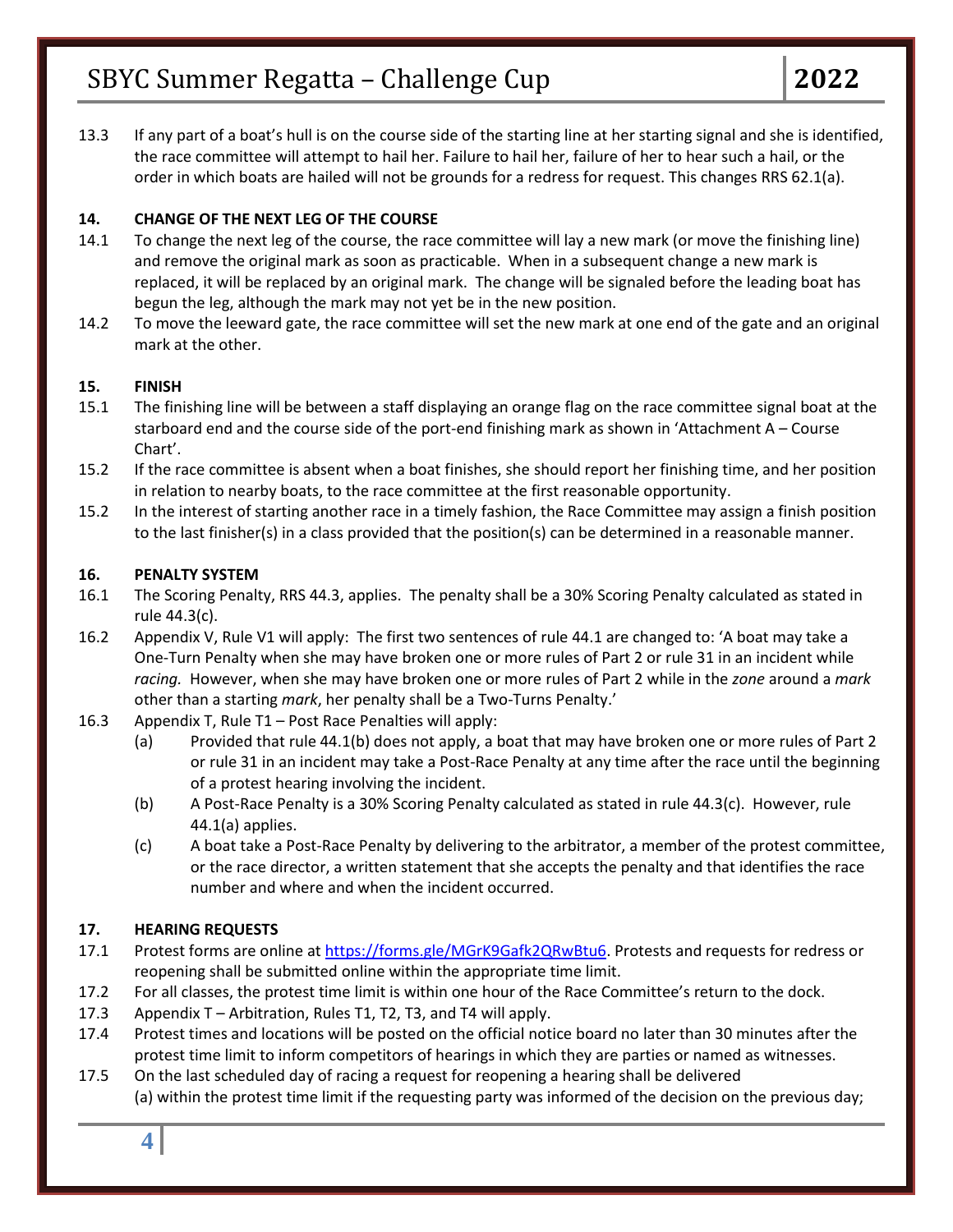(b) no later than 30 minutes after the requesting party was informed of the decision on that day. This changes rule 66.

17.6 On the last scheduled day of racing a request for redress based on a protest committee decision shall be delivered no later than 30 minutes after the decision was posted. This changes rule 62.2.

#### **18. SCORING**

- 18.1 The low-point scoring system of RRS Appendix A will apply except that a boat's series score will be the total of all her race scores.
- 18.2 One race must be completed to constitute a series.

#### **19. PRIZES**

- 19.1 Prizes will be awarded to the top finishers in each class. The number of prizes awarded will be dependent on the number of competitors in each class.
- 19.2 The winner of the Challenge Cup Series shall have their boat name engraved on the SBYC Challenge Cup.
- 19.3 In addition to being part of the Challenge Cup Series, this regatta is part of the annual fleet championships for the following fleets: PHRF A, PHRF B, PHRF C, Melges 24, J/105, J/70, and Harbor 20.

#### **20. RISK STATEMENT**

RRS 3 states: 'The responsibility for a boat's decision to participate in a race or to continue to race is hers alone.' By participating in this event each competitor agrees and acknowledges that sailing is a potentially dangerous activity with inherent risks. These risks include strong winds and rough seas, sudden changes in weather, failure of equipment, boat handling errors, poor seamanship by other boats, loss of balance on an unstable platform, and fatigue resulting in increased risk of injury. **Inherent in the sport of sailing it the risk of permanent, catastrophic injury or death by drowning, trauma, hypothermia or other causes.**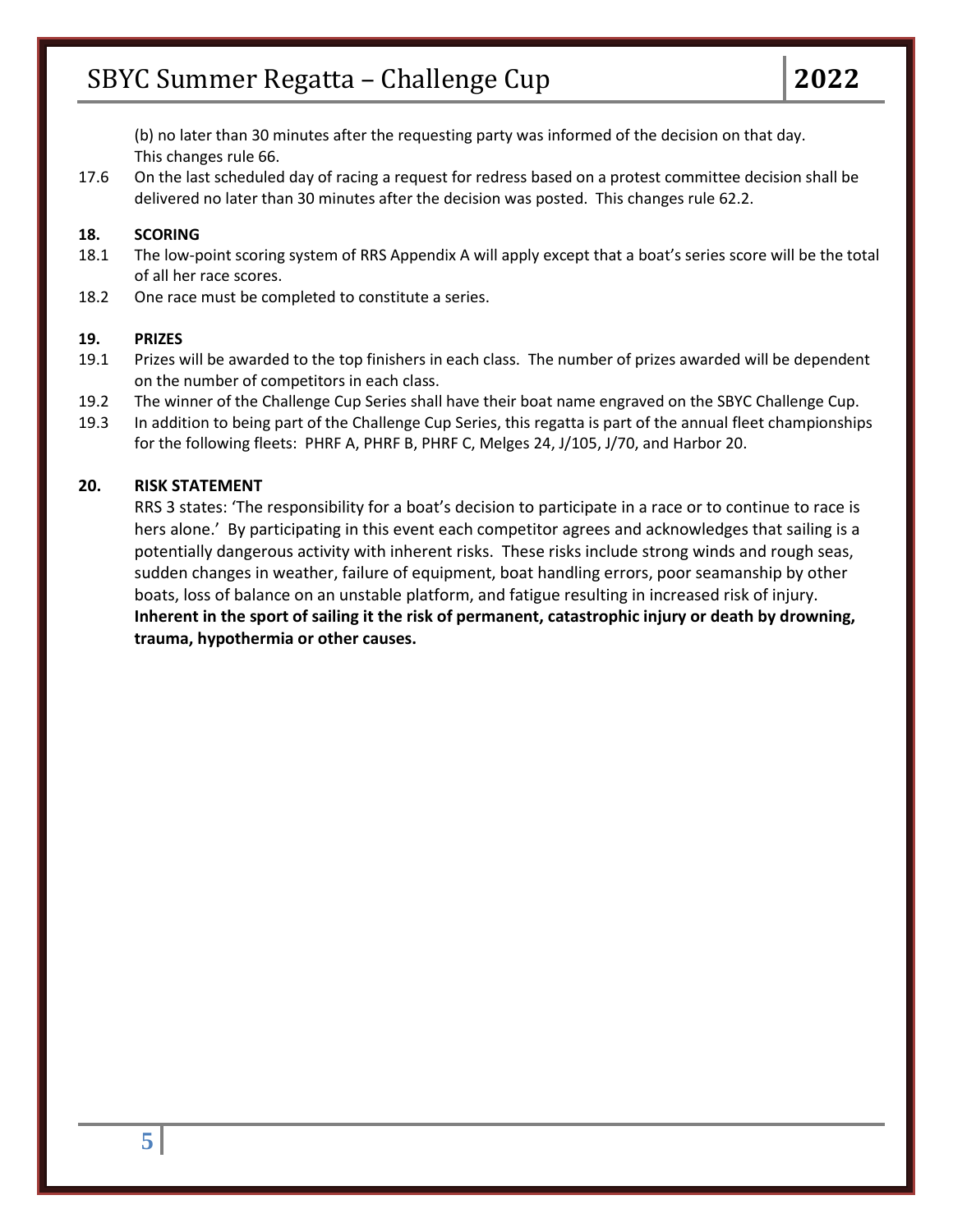

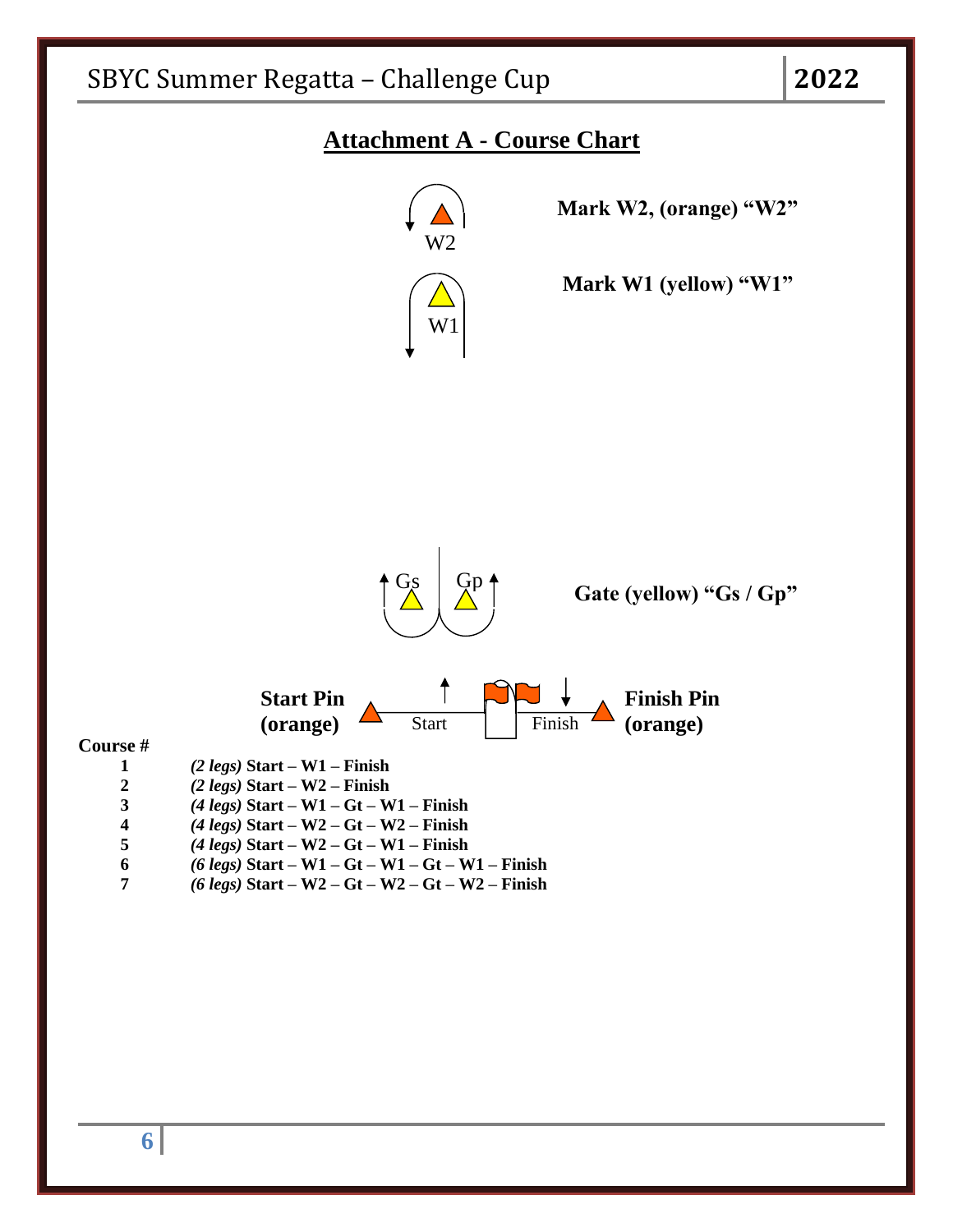# **Attachment B – Additional Sailing Instructions for PHRF A**

**The following Sailing Instructions are added and only apply to the PHRF A Fleet Class:**

# **8. CLASS FLAGS & CLASS DESIGNATIONS**

8.2 PHRF A fleet shall use random leg course (RLC) ratings. PHRF B shall use W-L ratings.

# **10 THE COURSES**

- 10.3 Courses will be taken from the current SBYC Course Chart, available online at [https://www.sbyc.org/documents/10184/15928/SBYCCourseChart.pdf.](https://www.sbyc.org/documents/10184/15928/SBYCCourseChart.pdf)
- 10.4 The course for each race will be posted on placards from the SBYC deck prior to the warning signal.
- 10.5 When a letter 'R' placard follows the course number, the course shall be sailed in the reverse direction. Marks shall be passed in reverse order and on the opposite side listed on the course chart.
- 10.6 When a letter 'T' placard follows the course number, the course shall be sailed two times around. The start/finish line will be required at the beginning of the second lap.
- 10.7 The gate designated as 'Gt' on the current SBYC course chart shall be between mark 'F' and mark 'X'.
- 10.8 All courses will be hailed over VHF radio channel 72. Failure for a radio to transmit or a competitor to hear the course hail shall not be grounds for redress.
- 10.9 The following courses are added for the A fleet and may be used: Course  $1 = Start - A(p) - Pltf C(p) - K(s) - Fin = 13.44nm$ Course 2 = Start – A(p) – H(p) – BB(s) – M(s) – H(s) – K(s) – Fin = 8.70nm Course  $3 = Start - A(p) - H(p) - X(s) - E(p) - Fin = 5.69nm$
- 10.10 The PHRF A Class shall take Mark 'K' to starboard when on a leg to Mark 'D' or Mark 'A'. The PHRF A fleet shall take Mark 'K' to port when on a leg from Mark 'D' or 'A' to any other mark.

# **11 MARKS**

- 11.6 Marks will be as designated on the current version of the [SBYC course chart.](https://www.sbyc.org/documents/10184/15928/SBYCCourseChart.pdf) All marks are situated near the GPS coordinates shown on the course chart but are subject to natural influence.
- 11.7 Description of marks: A, D, K, H, G, F, X, E – White cylinders with a yellow band around the middle. C, M – White city anchorage boundary buoys with lights on top. Pltf C – Oil platform
- 11.8 Any permanent mark may be substituted with a temporary or inflatable mark without prior notice. When Mark 'C' is not present, the white, cylindrical outfall buoy that is situated the closest to the GPS coordinates of Mark 'C' shall be rounded instead.
- 11.9 In the event of a missing mark with no temporary mark replacement, boats shall return to the starting line as soon as possible for a restart and monitor VHF channel 71.

# **13. START**

13.5 For the PHRF A fleet, the starting line will be between marks 'F' and 'G', as shown on the SBYC course chart.